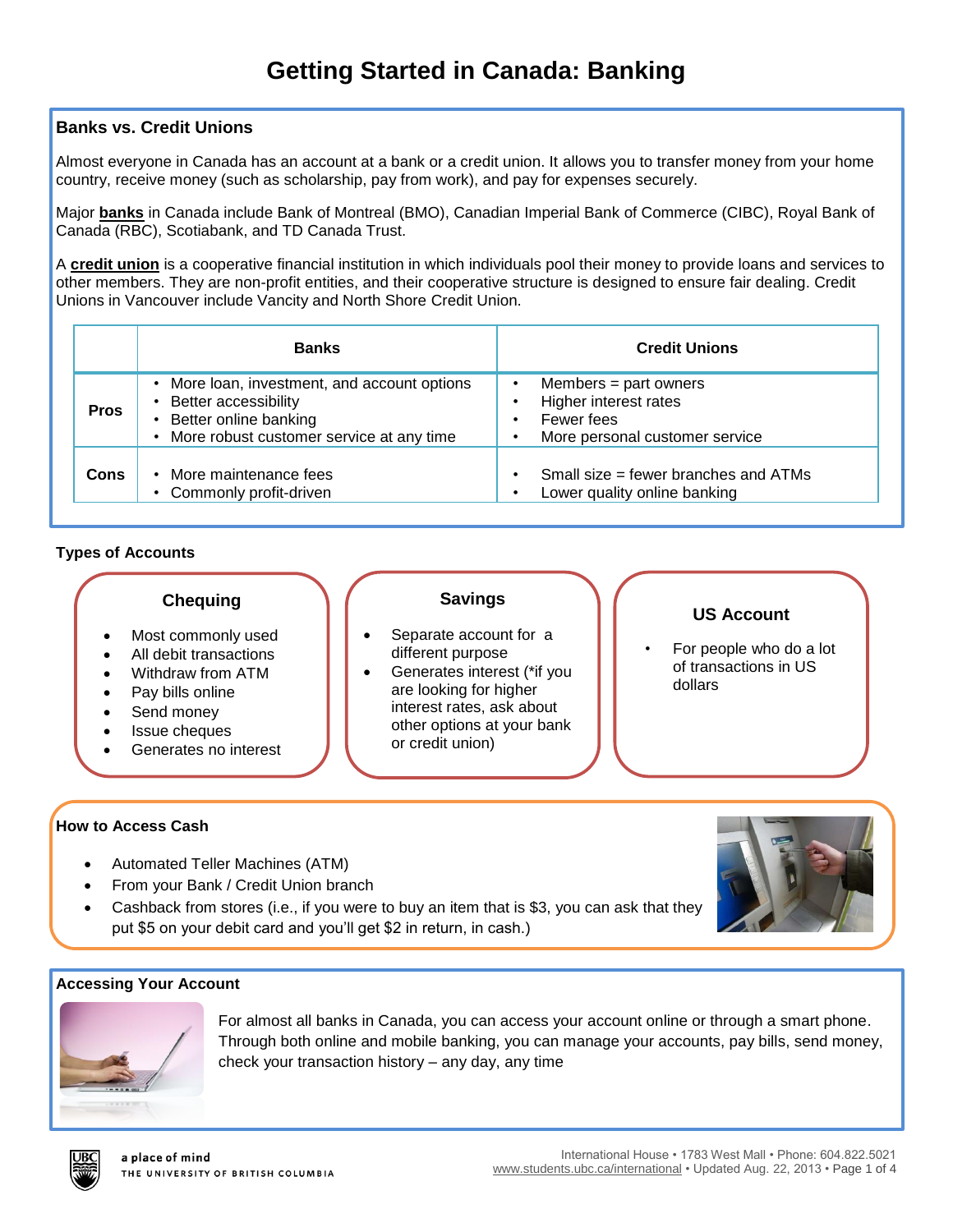## **How to Pay Bills**

- **Online**
- In person at your bank
- Mailing a cheque
- Automatic pre-authorized payments (this means that at a specified date of the month, the amount of the bill will be automatically withdrawn from your bank account, or your credit card).

# **Cheque Holding Policy**

- For cheques, keep in mind that there is a 'holding policy' for big amounts.
- This means that when a cheque is deposited into your account, you may not always be able to access or cash the funds right away.
- This is only for a few days and will depend on the amount of the cheque.

## **Transferring Money to Canada**

- Traveler's cheques can be purchased at most banks and come in a variety of denominations. They are secure and can be immediately cashed at any Canadian bank or currency converter. Do not forget to make photocopies of your traveler's cheques in case they get lost or stolen.
- Bank drafts from another country can take up to 8 weeks to clear in a Canadian bank and a fee will be charged for the service.
- Some banks can transfer money electronically to your Canadian account. Fees vary by institution, but costs average about \$30.
- Wire funds from your local bank to a Canadian bank. This method ensures that your money is available immediately once transferred to Canada. You will first have to open a Canadian bank account via fax, which some banks are able to do. See below for details.
- Obtain a bank draft for the amount you wish to transfer and bring it with you to Canada. It can take anywhere from 10 to 20 days for a bank draft to be processed.
- If you do not have a Canadian bank account yet, use an electronic bank card from your home bank to withdraw money at ATMs (bank machines) in Canada. You will have to pay service charges for using a bank card outside your country and exchange rates change daily, so check with your bank before choosing this option. This option can be quite expensive as additional fees will be charged on top of the currency transfer rates.

#### **Potential Fees & Charges can occur from:**

- Withdrawing cash from other banks' ATM
- Withdrawing or debiting your Savings account directly
- Non-Sufficient Funds (NSF), which means not having enough money in your account
- Going over monthly debit transactions allowed Transaction fees and the number of transactions allowed per month vary according to the bank and type of account, so it is necessary for a person to decide what their requirements are before choosing an account.
- Paper statements\* some banks charge about \$2/month if you request paper bills. You can choose to receive online e-statements instead to avoid this charge.
- Monthly maintenance fees Monthly fees for banking transactions will depend on the type of bank account chosen. However, some banks offer no-fee bank accounts.



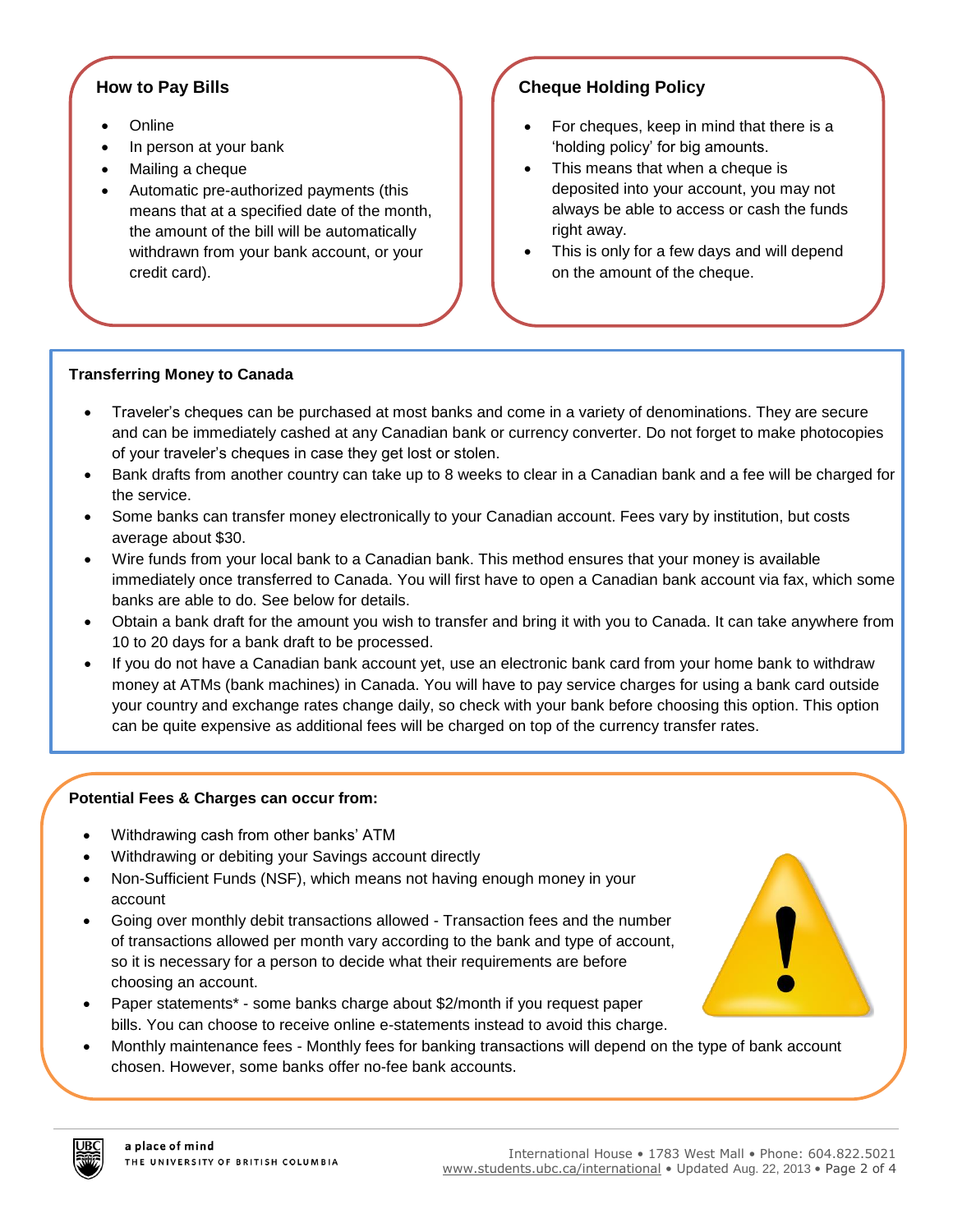

# **Credit Card**



**Debit Card** When you open an account, the bank will issue you a Debit card (which is also your ATM card). Your Debit card can be used in bank machines around the city, and is protected with a Personal Identification Number (PIN).

> You can use it to pay for items directly. Charges to debit cards are deducted from your account immediately, unlike a credit card. Keep in mind that there is a limit on how much you can spend per day or week.

Credit cards are a convenient method of paying. Amount spent accumulates on your account, and should be paid off once a month. Most online purchases are carried out with credit cards. Payments will affect your credit score\*. You can also withdraw cash from it like a debit card, but there are high interest charges so it is not commonly done.

To apply, go to a bank with two pieces of government-issued ID. You may want to ask if they have cards with no annual fee for students

Getting a credit card can be difficult for new international students, including US citizens. The limits for international students may be very low (around \$250) for 6 months or more, or they may "lock in" an amount in an account tied to their credit card. This creates problems when making big purchases, such as buying plane tickets to go home. In this case, you can talk to your bank and they may help with individual purchases. However, if you develop good credit\*, you may be eligible to raise the limit.

\*Having a good credit score is very important in Canada. To develop good credit, you must:

- Pay bills on time, in full-balance to avoid interest charges
- Avoid credit-seeking behavior
- Not have multiple credit cards



## **Opening a Bank Account**

To open a bank account, you will need identification, such as your UBCcard, passport, and local address. If you don't have a local address yet, you can use the International House address temporarily: 1783 West Mall, Vancouver, BC V6T 1Z2. You will also need a small amount of money to deposit into your account.



On campus, you can find some banks around **University Village** (around University Blvd and Wesbrook Mall) Point A shows the area around 10<sup>th</sup> and Sasamat. There are several banks in this area.